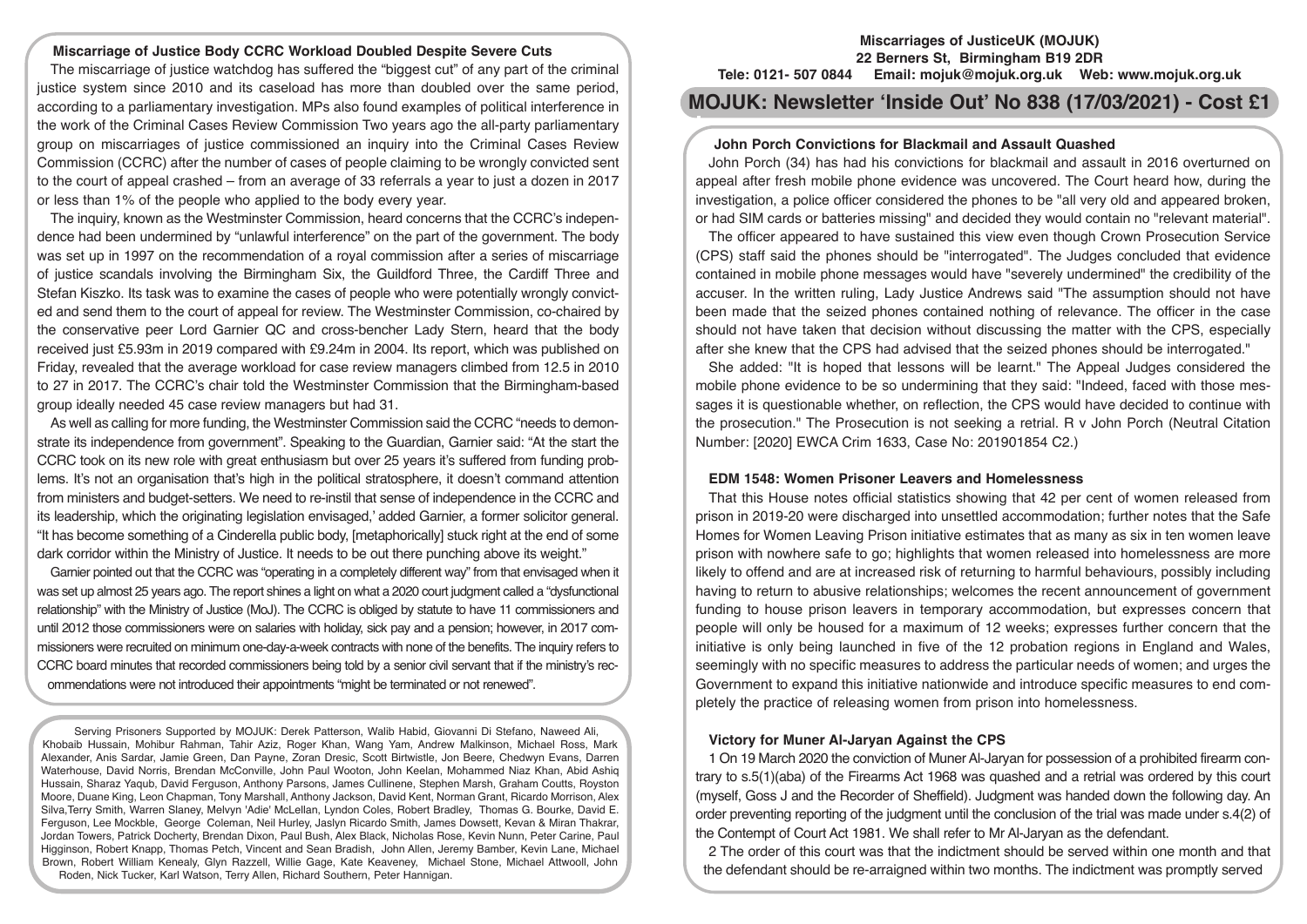and uploaded to the Digital Case System. However, the defendant was not arraigned on that indictment within the two-month period specified, and it was not until 14 October 2020 at a PTPH in respect of a fresh matter that the mistake was appreciated by HHJ Connell who conducted that hearing. He correctly observed that the case would have to return to this court. The consequence is that the prosecution now apply for permission to arraign the defendant just under nine months after his conviction was quashed by this court. The application is made pursuant to sections 8(1) and 8(1B)(a) of the Criminal Appeal Act 1968 (the 1968 Act). The application is opposed by the defendant who seeks an order that we set aside the order for retrial and direct a verdict of not guilty, pursuant to section 8(1B)(b) of the 1968 Act on the indictment.

29 In simple, terms it seems to us that nothing was done beyond 2 April 2020 by the Crown Court or the CPS, or indeed the defence, to secure a date for arraignment in court. Even when 18 May 2020 approached, it appears that nothing was done to alert the court to the fact that an important deadline was imminent. Even after the deadline passed, nobody sought to remedy the situation. Months passed before the problem was noted by a judge who was dealing with a new and unconnected case which happened to be in the same crown court and involving this defendant.

30 We appreciate that Isleworth Crown Court and all the parties in this appeal were labouring in difficult circumstances, as we have observed, during the early stages of the response tothe COVID-19 pandemic. That may account for some ofthe failings, but simply to overlook the deadline and thus a mandatory order of the Court of Appeal is unacceptable, and we have concluded that it cannot be characterised as anything approaching reasonable speed on the part of the prosecution. Accordingly and for these reasons, we are not satisfied that the mandatory requirement within section 8(1B)(b)(i) is met. We are not satisfied that the prosecution acted with all due expedition. In our judgment, the prosecution should have taken urgent and purposeful steps to call the attention of the court to the absence of a firm date for arraignment well before 15 May 2020, but at the very latest on 15 May 2020. The conduct after that date reveals the absence of any semblance of urgency.

31 Given that conclusion, it seems to us that we do not have to consider whether there is good and sufficient cause for a retrial within section 8(1B)(b)(ii), and since any conclusion we express would be academic, we prefer to express no view in relation to this hurdle.

32 Accordingly, we refuse leave to arraign the defendant outside the two months permitted by section 8(1) of the 1968 Act. Furthermore, we grant the application made by the defendant, pursuant to section 8(1A) of the 1968 Act to set aside our order for a retrial dated 19 March 2020. We direct Isleworth Crown Court to enter judgment and verdict of acquittal on count 2 of the original indictment, which is the count upon which he was to be retried.

33 Finally, we consider it might be helpful for us to give some guidance as a means of endeavouring to avoid any repetition of the delay that has occurred in this case and that has led us to accept the submissions of the defendant. Firstly, we emphasise that it is the duty of the CPS to upload the new indictment to the Digital Case System at the first reasonable opportunity after the decision of the Court of Appeal Criminal Division. Secondly, once the notification from the Registrar of Criminal Appeals arrives at the crown court, usually within a very short time after the conclusion of the case, and usually accompanied by the order of the full court, the crown court should list the case before a judge for directions or pre-trial review on a fixed day within one month of the order of the Court of Appeal Criminal Division to enable arraignment to take place. Thirdly, the date so fixed should not be altered or adjourned without the express permission of the Resident Judge, and only then to a date within two months of the order of the Court of Appeal. It is recommended this be no later than several days before the expiry of the dead-

The United Families and Friends Campaign (UFFC), which supports families of people who have died in police custody, prisons and secure medical units, has welcomed the support of Black Lives Matter UK, which will be active partners in the tribunal. UFFC said the tribunal will invite international human rights experts to investigate what they describe as the failure to successfully prosecute those responsible for deaths in custody. A 2017 government report on deaths in custody stated that every prosecution over a death in custody in the last 15 years had ended in an acquittal. The tribunal will hear evidence from families and other relevant parties. UFFC is leading the initiative with Migrant Media and 4WardEverUK.

 Janet Alder, whose brother Christopher Alder, a former British paratrooper, died in custody in a Hull police station in 1998, said: "Through the years we've fought through every arena of the state and we've all been failed. We believe it's a catalogue of failures that mirrors each and every case." She added that the families were keen for the public to see what they have gone through over the years.

Tippa Naphtali, whose cousin Mikey Powell died while in the custody of West Midlands police in 2003, said: "We need to make it clear that this isn't just about police institutions. It's about a whole variety of state and statutory institutions failing our loved ones often in the run-up to the incident itself. They may not have been present at the time when Mikey died, for example, but the mental health trust failed him for years, which is why he ended up in the state that the police found him in. For us, this is about taking a number of key statutory and government agencies to task."

Marcia Rigg, whose brother Sean Rigg died in Brixton police station in 2008, said the tribunal would give the families the opportunity to speak the truth as to what happened to their loved ones. "It's a powerful message that says the families have not given up and they will not give up because they have the truth on their side. We just want somebody to listen to the real truth. And, at the end of the day, what we want is accountability. We have not been afforded that by the current system."

The families of Komang Jack Susianta, Kingsley Burrell, and Adrian McDonald are among several planning to take part in the tribunal. Adam Elliott-Cooper, an academic who was one of three individuals to register Black Lives Matter UK as a community benefit society in September under the name Black Liberation Movement UK, said: "We've been working with UFFC for a number of years, supporting their annual protests and marches and other things to uplift their important work. We wanted to continue that by supporting this particular initiative."

# **Met officer Who Tasered Black Man Jumping Over Wall May Face Charges**

Prosecutors are to consider charges against a Metropolitan police officer who fired a Taser at a young black man as he jumped over a wall in north London, leaving him paralysed from the waist down. Jordan Walker-Brown, 24, said he had his back to police and was running away because he was carrying a small amount of cannabis when he was shot with the stun gun on 4 May last year. He is now paraplegic. The police complaints watchdog, the Independent Office for Police Conduct (IOPC), has referred a file of evidence to the Crown Prosecution Service after determining there was an indication that the officer may have committed grievous bodily harm. The CPS is responsible for deciding whether the officer should be charged. The IOPC investigated the incident in Burgoyne Road in Finsbury Park after a mandatory referral from the Met. The IOPC regional director Sal Naseem said: "Following thorough and careful analysis of the evidence we have decided there is an indication an officer may have committed grievous bodily harm (GBH) in relation to their use of Taser, and a file has been sent to the CPS. "It is important to note that a referral to the CPS does not necessarily mean that criminal charges will follow.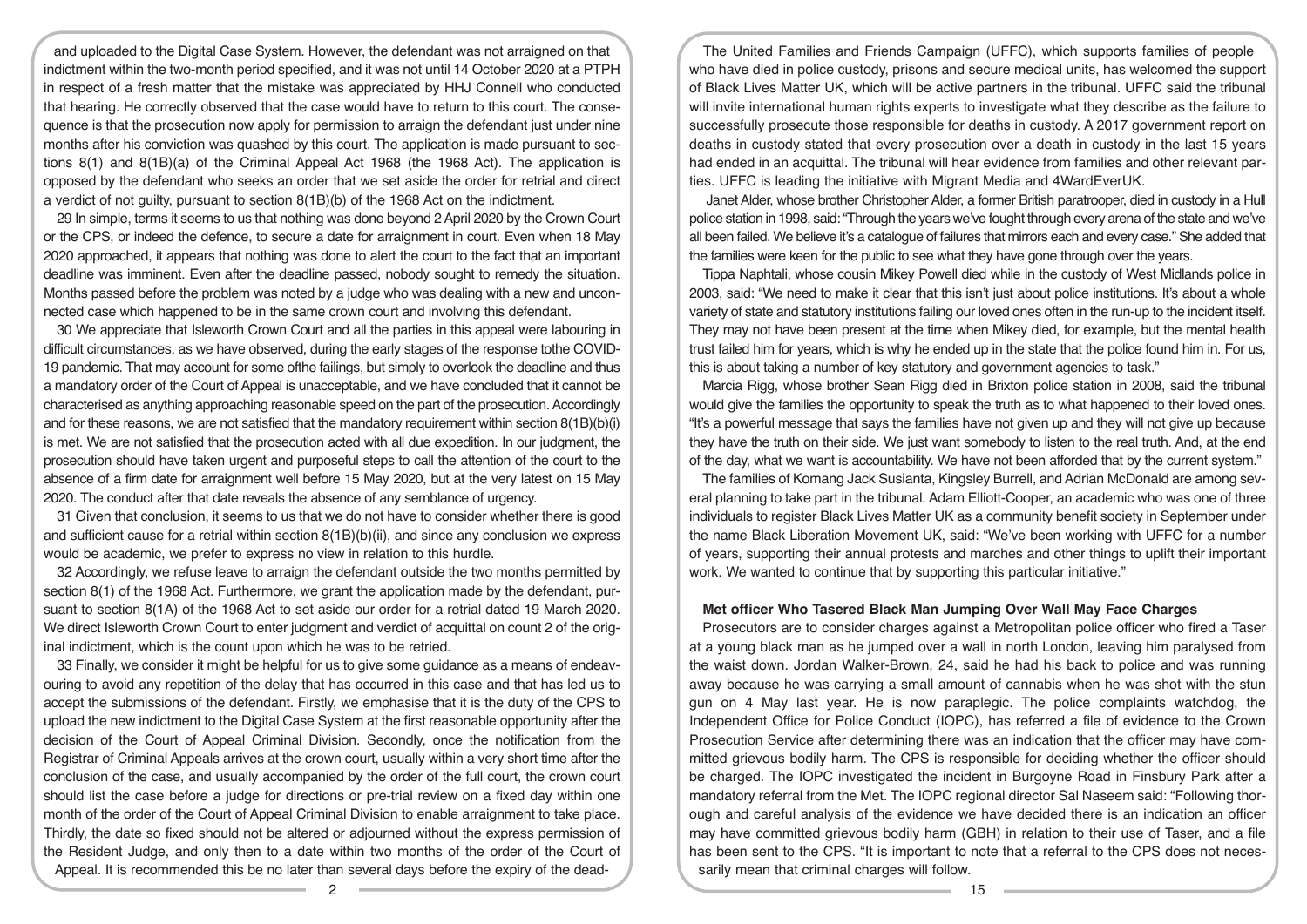restraint, including pressure to his back and neck, compromised Jack's breathing and increased his metabolic acidosis which led to his cardiac arrest and subsequent death. Since the conclusion of the Inquest, Greater Manchester Mayor, Andy Burnham, has conveyed his sympathy to the family and vowed action to ensure that similar incidents do not happen again. It is understood that this is one of if not the first occasion that a coroner has returned a conclusion of unlawful killing following the change to the civil standard of proof established by the Supreme Court in R (Maughan) v HM Senior Coroner for Oxfordshire [2020] UKSC 46.

# **Bloody Sunday: Family Launch Soldier Prosecution Legal Challenge**

 BBC News: The family of a man shot dead on Bloody Sunday have lodged a legal challenge against a decision not to charge a former soldier with his murder. Bernard McGuigan, known as Barney, was one of the 13 people killed when the Army opened fire on civil rights demonstrators in Londonderry in 1972. His family are challenging the decision not to prosecute an ex-paratrooper known as Soldier F. He has been charged with murder over two deaths, but not Mr McGuigan's. In 2019, the Public Prosecution Service determined Soldier F would be prosecuted for the murders of James Wray and William McKinney. That decision was challenged by a number of victims' families, but last year the PPS said there would be no further prosecutions. The McGuigan family said they have issued judicial review proceeding after "an exhaustive process between our solicitor and the Public Prosecution Service (PPS) over the last two years". Challenge Based on Widgery Evidence: They said the PPS has now confirmed that an undertaking by the attorney general, which meant testimony given to the most recent inquiry into Bloody Sunday cannot be used in criminal investigations, did not apply to oral evidence given by Soldier F to the earlier Widgery Tribunal, held in 1972. "While we welcome that formal confirmation at last, the PPS still contend, in effect, that F was acting "under orders" to give evidence at Widgery," the family statement said. Widely regarded as a whitewash, the 1972 Widgery Tribunal sat for three weeks, with the final report published on 18 April of that year. Lord Widgery concluded that the soldiers had been fired on first and there was "no reason to suppose" that the soldiers would have opened fire otherwise. But in 2010, the Saville Inquiry into the events on Bloody Sunday established the innocence of all those killed and wounded. Lord Saville's 5,000 page report stated none of the casualties posed a threat of causing death or serious injury and that soldiers had lost their self-control. The McGuigan family statement added: "As far as we are concerned the evidential test is more than met in respect of the murder of our father in such callous well-known circumstances, witnessed by many including other soldiers." Mr McGuigan was a painter and decorator. He was shot at the Rossville Flats area as he went to the aid of 31-yearold Patrick Doherty, who was also shot dead on the day. The 41-year-old had been waving a handkerchief or towel when he was hit in the head by a bullet, killing him instantly.

# **Black Lives Matter UK to Fund 'People's Tribunal' for Deaths in Custody**

Aamna Mohdin, Guardian: BLMUK has announced £45,000 of funding to the United Families and Friends Campaign to set up a "people's tribunal" for deaths in custody. The coalition group of family members who have lost loved ones in state custody, formed in 1997, is so far the largest recipient of Black Lives Matter UK's initial round of funding. Black Lives Matter UK announced last month its plan to release more than £100,000 to black-led organisations across the country. The campaign group received  $£1.2m$  in donations via a GoFundMe appeal, following widespread protests last summer.

line. If the above regime is adopted, that will mean that there is proper judicial oversight and control of the date for arraignment and will lead to securing the earliest reasonable trial date. Should there be any lack of expedition on the part of either party, it can be corrected by the intervention of the court at an early stage. The second and third stages are pivotal to the efficient operation of the retrial process when that is what has been directed by the Court of Appeal.

34 In conclusion, for the reasons we have given, we refuse the application by the CPS to allow arraignment nine months after we ordered a retrial. We grant the application of the defence to direct an acquittal of the defendant. We lift the order made under s.4(2) of the Contempt of Court Act 1981, and this will enable our judgment handed down on 20 March 2020 to be reported.

### **Priti Patel U-Turn on End to Detention For Refugee Women**

A new network of immigration detention units for women is being quietly planned by the Home Office, contrary to previous pledges to reform the system and reduce the number of vulnerable people held. An initial detention centre, based in County Durham on the site of a former youth prison, will open for female asylum seekers this autumn. In addition to the facility near Consett, Home Office officials told asylum groups last week they were considering a number of "smaller capacity detention units" for women around the UK, though it is unclear if the notorious Yarl's Wood immigration removal centre in Bedfordshire would be among them. Alphonsine Kabagabo, director of the charity Women for Refugee Women, called the creation of a detention centre in the north-east a "betrayal of previous commitments made by ministers". Separately, a pioneering pilot scheme to ensure vulnerable women could live in the community instead of being detained appears to have quietly been wound down by the Home Office and will close next month.

# **Police Officers Under Investigation Following Death of Brian Ringrose**

Brian Ringrose from Milton Keynes died in hospital after he was arrested by Thames Valley Police (TVP) officers at an address on the morning of Wednesday 27 January. The officers had medical concerns for Mr Ringrose and requested an ambulance, which took him to Milton Keynes University Hospital. Evidence gathered so far indicates that after being medically discharged from hospital, officers restrained Mr Ringrose in the hospital before taking him to a police van in order to transport him to police custody. While being taken to the van concerns were raised regarding Mr Ringrose' health and he was returned to the hospital where he was placed in an induced coma. Mr Ringrose sadly died in hospital on Tuesday 2 February 2021. A post-mortem has been conducted and the cause of death was given as inconclusive pending further investigation.

One of the areas our investigation is looking at is the use of a piece of equipment – a Flexible Lift and Carry System (FLACS)- used by officers to assist with carrying Mr Ringrose to the police van after his initial restraint with handcuffs and limb restraints. The force has suspended its use as a precautionary measure while our investigation progresses, and we are exploring with the National Police Chiefs Council with regards to its use by other forces. From the evidence gathered so far, five officers have been advised they are under investigation for alleged gross negligence manslaughter and unlawful act manslaughter. One of the officers is also being investigated for alleged common assault. The officers have also been served with gross misconduct notices for potential breaches of professional behaviour related to use of force and duties and responsibilities.

The decision to inform officers they are under criminal investigation means evidence indicates a criminal offence may have been committed. This does not necessarily mean criminal charges will follow. Likewise, the serving of misconduct notices does not mean disciplinary proceedings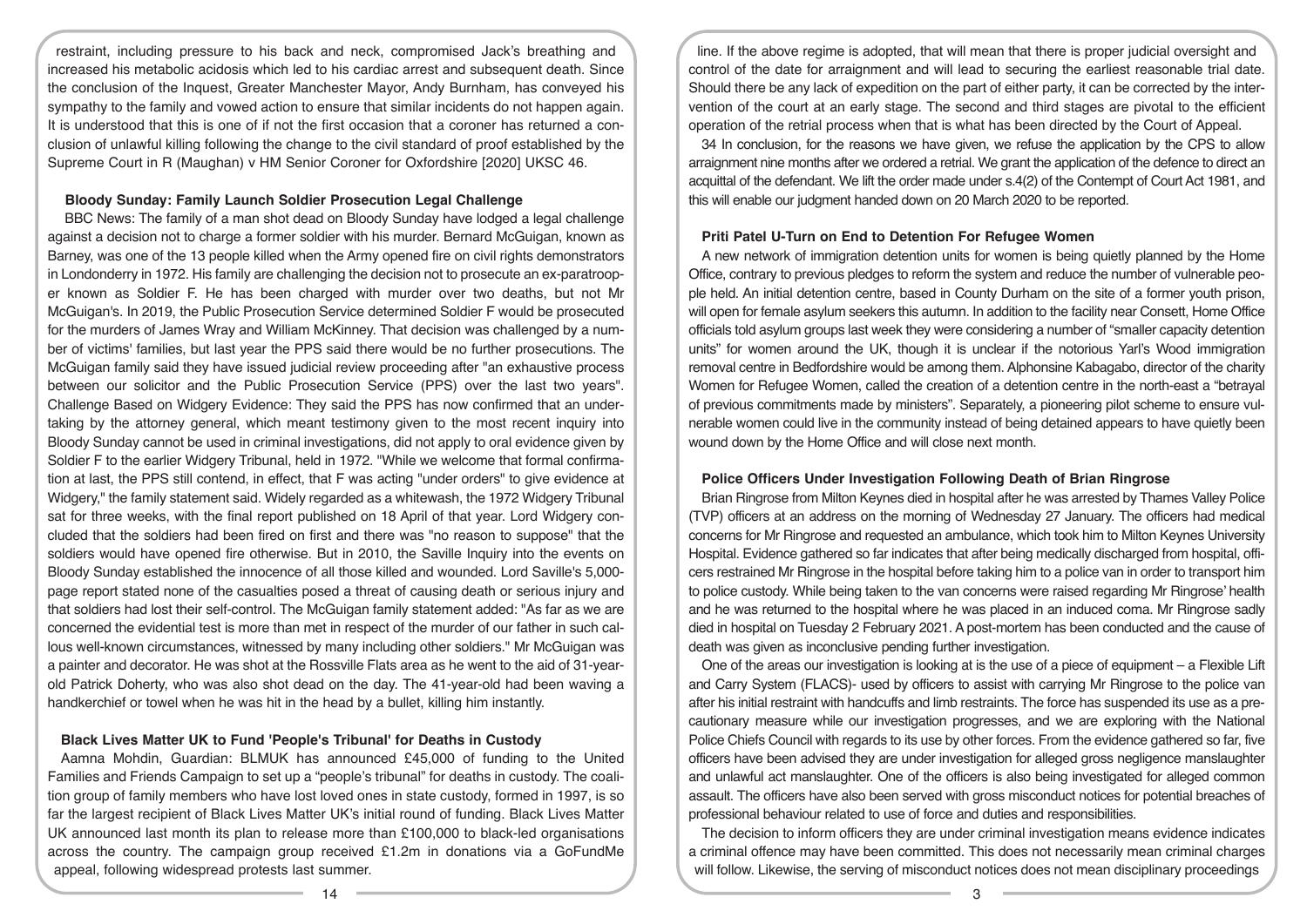will necessarily follow. A decision on whether or not to refer the matter to the Crown Prosecution Service will only be made once our investigation is complete. IOPC Regional Director for the South East Graham Beesley said: "Our thoughts are with Mr Ringrose's family and all of those affected by his tragic death. This is a significant development in our investigation and is based on evidence we have gathered to date. We have updated Mr Ringrose's family and will now seek to interview the officers under criminal caution. It is our role to independently investigate all of the circumstances when someone dies in police custody."

# **Prisons Should Trial Free Cannabis**

Mattha Busby, Guardian: Proposals for prisons to trial a free scheme providing cannabis to inmates to ascertain whether it reduces violence, overdose deaths and addiction to stronger drugs have been backed by the UK government's former chief drug adviser. Prof David Nutt, from Imperial College London, said he was fully supportive of the idea and that he was considering a study on reducing prisoners' drug dependence with cannabis in an ongoing trial. "The idea of drug testing in prisons was not at all thought through when it was introduced in 1996," said Nutt, chair of DrugScience, which advocates for evidence-based drug policy. "It was punitive and it pushed people from cannabis – which can be found in urine weeks after use – initially to heroin and GHB and then to synthetic cannabinoids which now kill many prisoners a year and are easily concealable for those prison officers who smuggle them in."

Last month, the police and crime commissioner for north Wales, Arfon Jones, told the Guardian that if justice authorities were serious about reducing harms and violence in prisons, "they should be addressing the causes" such as the cheap synthetic cannabinoid spice that is rife and can be deadly, as opposed to cannabis. "[Cannabis] would be an improvement on the illegal spice smuggled in by corrupt prison officers," he said, after more than 300 prison officers and outside staff were dismissed or convicted for bringing prohibited items, which can include drugs, tobacco and mobile phones, over the past five years.

Debate over the proposal has been growing. On Saturday 27th February 2021, the Conservative and Labour candidates in May's PCC elections for north Wales said they were opposed to the idea. The Tory candidate, Pat Astbury, told the BBC: "There may be other ways to treat prisoners, using alternative medicines which are legal and mimic illegal drugs. One can't be seen to break the law at the expense of the force you are representing." Labour's Andy Dunbobbin said: "There are lots of ways to prevent problematic drug use but this isn't one of them – prevention and treatment programmes in and out of prison should be strengthened and I'll work with partners, if elected, to do so." He also called for drug, alcohol and mental health services which have been "decimated" over the past decade due to cuts to be properly funded.

However, Ann Griffith, Plaid Cymru's candidate to succeed Jones, who is retiring, said a cannabis trial was "something I would be willing to cautiously explore" with criminal justice partners. "Any such initiative would need to consider any unintended consequences and would need to be based on sound evidence and robust evaluation," she added.

Anthony Lehane, spokesman for the Labour Campaign for Drug Policy Reform, backed by 16 MPs and four MSPs, said: "Through the lens of harm reduction and public health, regular cannabis would be less harmful to inmates than potentially lethal spice and those consuming it would be likely to be easier to manage for guards." In 2019, an inquest jury found that a "systemic failure" in stopping drugs from entering HMP Berwyn in Wrexham contributed to the death of former prisoner Luke Jones, 22, who died after smoking spice in his cell.

Scotland in 2018 and is due to commence in Wales at the end of next month but has not been effected in England, an omission the Runnymede Trust says must be remedied.

"If there were genuine intent to 'level up' society, our government would invest in jobs, education and training, and narrow the gap between the working class and the rest of society," said Dr Halima Begum, the trust's chief executive and author of Facts Don't Lie. "Implementing the section 1 public sector duty would be a decisive first step in that direction." She said it would also illustrate that the government was committed to supporting working class communities, irrespective of ethnicity.

Begum has been among the most vociferous critics of a speech by the minister for women and inequalities, Liz Truss, in which Truss claimed white working class children were being neglected because of a focus on protected characteristics such as race. The report says this is a "false equivalence … not least because a substantial number of the working class are BME [black and minority ethnic] people. While we may debate the underlying rationale of what is no doubt a calculated government strategy, whether or not limited to shoring up the red wall (northern seats formerly held by Labour), such rhetoric only pits one vulnerable community against another, while doing little to assist anyone to escape the shackles of their privation and poverty."

The government has been forced into a series of U-turns over free school meals during the pandemic after interventions by the footballer and anti-poverty campaigner Marcus Rashford and has also faced criticism over the lack of laptops available for some of the poorest and most vulnerable pupils. In January, it said children without access to devices could go to school for face-to-face learning, although this raised fears about crowded classrooms increasing the risk of Covid-19 spreading. The Runnymede Trust says there would have been an onus on authorities to tackle these and other issues, including the struggle of some health and social care staff to access adequate personal protective equipment, had the public sector duty regarding socio-economic inequalities been implemented.

A spokesperson for the government's equality hub said: "We are looking at how [to] open up opportunities to everyone, no matter their class, ethnicity or background. "We established the Commission on Race and Ethnic Disparities, which has been examining all aspects of continuing racial and ethnic disparities in Britain and is due to submit its report to the prime minister soon. "There are no plans to implement the socio-economic duty. This government wants to create real change and chance for individuals, not a tick-box exercise."

#### **Jack Barnes Unlawfuly Killed by Manslaughter or Joint Enterprise**

Doughty Street Chambers: On the night of 11 October 2016, following an incident at Manchester Victoria Station, Jack was chased over 1000 metres to Deansgate in Manchester City Centre by four 'Customer Safety Representatives' who were contracted to work on the Metrolink tram system. After a nine minute chase, in which two of the CSRs rode in a taxi, Jack was caught and restrained in a prone position for almost ten minutes. During that time, he told those restraining him that he could not breathe no fewer than seven times. One of the restraining individuals threatened put him out and stated that Jack would "go to sleep for a while". Jack suffered a cardiac arrest during the restraint and consequent severe hypoxic brain injury. He tragically died from the complications of that on 2 December 2016. No criminal prosecution was brought against any of the individuals involved in the restraint.

At the Inquest, the Coroner concluded that Jack was killed by unlawful act manslaughter by one of the CSRs or by joint enterprise. The Coroner stated that the use of force was "unnecessarily prolonged, grossly excessive and unreasonable", and found that the method of the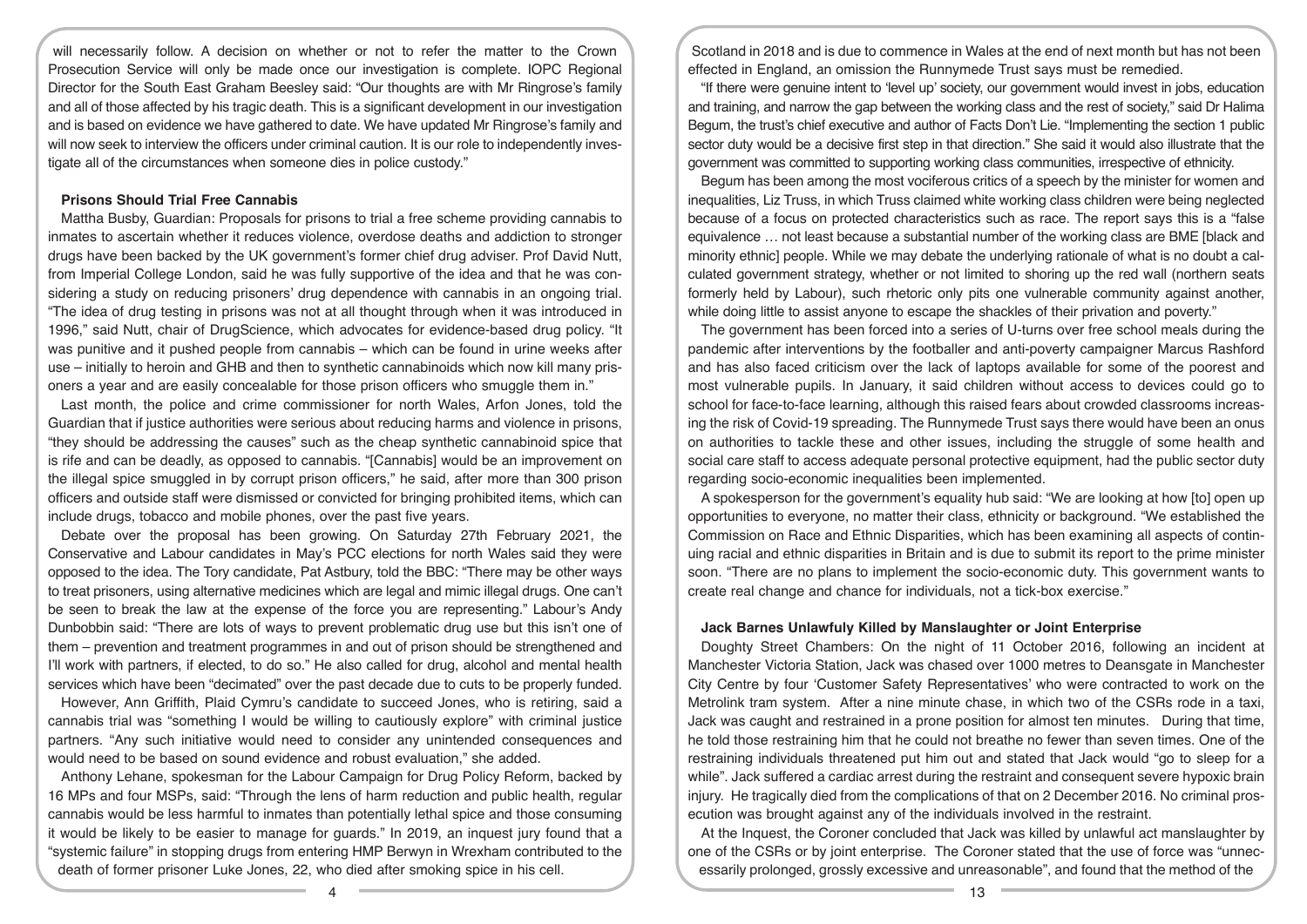the Secretary of State's refusal of leave to enter the UK. It made its own assessment of the requirements of national security, and preferred it to that of the Secretary of State, despite the absence of any relevant evidence before it, or any relevant findings of fact by the court below. In particular, there was no evidence before the Court as to whether the national security concerns about Ms Begum could be addressed and managed by her being arrested and charged upon her arrival in the UK, or by her being made the subject of a Terrorist Prevention and Investigation Measure. The Court of Appeal's approach did not give the Secretary of State's assessment the respect which it should have received, given that it is the Secretary of State who has been charged by Parliament with responsibility for making such assessments, and who is democratically accountable to Parliament for the discharge of that responsibility.

Thirdly, the Court of Appeal mistakenly believed that, when an individual's right to have a fair hearing of an appeal came into conflict with the requirements of national security, her right to a fair hearing must prevail. But the right to a fair hearing does not trump all other considerations, such as the safety of the public. If a vital public interest makes it impossible for a case to be fairly heard, then the courts cannot ordinarily hear it. The appropriate response to the problem in the present case is for the deprivation appeal to be stayed until Ms Begum is in a position to play an effective part in it without the safety of the public being compromised. That is not a perfect solution, as it is not known how long it may be before that is possible. But there is no perfect solution to a dilemma of the present kind. In those circumstances, Ms Begum's application for judicial review of the LTE decision was properly dismissed by the Administrative Court, as should be her cross-appeal in respect of SIAC's preliminary decision in the deprivation appeal.

Fourthly, the Court of Appeal mistakenly treated the Secretary of State's extraterritorial human rights policy as if it were a rule of law which he must obey, as opposed to something intended to guide the exercise of his statutory discretion. On a deprivation appeal, SIAC is not entitled to reexercise the Secretary of State's discretion for itself. Rather, unless there is an issue as to whether the Secretary of State has acted in breach of his obligations under has the Human Rights Act, SIAC is confined to reviewing the Secretary of State's decision by applying essentially the same principles that apply in administrative law. In this case, having considered detailed assessments by his officials and by the Security Service, the Secretary of State was not satisfied that depriving Ms Begum of British citizenship would expose her to a real risk of mistreatment within the meaning of his policy. SIAC decided that that conclusion was not an unreasonable one. There was no defect in SIAC's reasoning in that regard. Ms Begum's application for judicial review of SIAC's preliminary decision in the deprivation appeal is therefore dismissed.

# **Failure to Enact Public Duty Law 'Has Worsened England Inequality in Pandemic'**

The failure of successive governments to enact part of the Equality Act, which would have imposed a duty to address socio-economic disadvantage, has exacerbated inequalities in England during the coronavirus pandemic, a thinktank has claimed. The Runnymede Trust's report, Facts Don't Lie, says that the public sector duty provision would have imposed a legal obligation on education authorities in England to ensure working class children on free school meals were fed properly while schools were shut and had access to laptops for remote learning.

Section 1 of the Equality Act 2010 requires authorities, also including local councils, the police and most government departments, to carry out their functions having "due regard to the desirability of exercising them in a way that is designed to reduce the inequalities of outcome which result from socio-economic disadvantage". The section was activated in

A Prison Service spokesperson said: "We have a zero-tolerance approach to drugs and work closely with healthcare to support offenders through treatment and recovery." About 13% of men across the England and Wales prison estate reported during a recent official survey that they had developed issues with illegal drugs while incarcerated. Jones has previously said it was a national scandal that people were "dying needlessly" because governments refused to embrace a radical new approach to drug policy, such as legal regulation to reduce harm.

#### **ECtHR Orders Russia to Release Alexei Navalny From Prison**

*Joanna Curtis, Uk Human Rights Blog:* On 16 February 2021, the European Court of Human Rights (ECtHR) granted further interim measures against Russia in relation to political opposition figure Alexei Navalny, requiring that Navalny be immediately released from prison due to the risk to his life and health. This is not the first time that the Court has granted Navalny's request for interim measures against Russia. In August 2020, Navalny was the victim of a chemical poisoning whilst on a domestic flight, and the Court ordered Russia to deliver up information about his medical treatment in Russia and to grant access to the patient to assess his fitness for transport (see here for our previous post on this). Navalny was subsequently transferred to hospital in Germany, where he recovered, and where the poison was confirmed to be the Russian nerve agent Novichok. The Russian state has not accepted responsibility for the poisoning, even though Navalny himself released recordings in December of a telephone call with one of the FSB operatives allegedly involved in the poisoning, who discussed details of the operation (thinking that Navalny was a senior member of the FSB).

In mid January 2021, Navalny returned to Russia. Immediately on arrival at the airport, he was arrested and detained. His sentence has now been confirmed for 2 years and a half year's imprisonment, for breach of the terms of his probation over a 2014 money laundering conviction – a conviction which the ECtHR ruled in 2017 was "arbitrary and manifestly unreasonable" (Navalnyye v Russia, Application no. 101/15). According to Bloomberg, Navalny received the sentencing for failing to check in with the Russian authorities while he was in Germany in August 2020, recovering from the poisoning. His sentencing has been internationally criticised, and in Russia thousands of people joined nationwide protests over the end of January and the beginning of February. Navalny had applied to the ECtHR on 20 January 2021 for interim measures under Rule 39 of the Rules of Court. The Court first requested information from Russia on the following questions: Did the risk to the applicants life persist? If so, what measures were being taken by the Russian authorities to safeguard his life and wellbeing, particularly while in custody? Were the conditions of detention and treatment of the applicant subject to regular independent monitoring in line with European standards?

Russia responded that Navalny was being held in a "properly guarded cell" which was under video surveillance, described the material conditions in the cell, said that Navalny had access to electronic communications via the prison system, was allowed to make phone calls, and had been visited on several occasions by his lawyers and by members of the Russian public monitoring commission for prisons. Navalny submitted that these arrangements could not provide sufficient safeguards for his life and health. The ECtHR, having regard to the nature and extent of risk to the applicant's life, demonstrated prima facie for the purposes of applying the interim measure, and seen in the light of the overall circumstances of the applicant's current detention, decided to grant the interim measures requested and indicated that Russia should release Navalny immediately.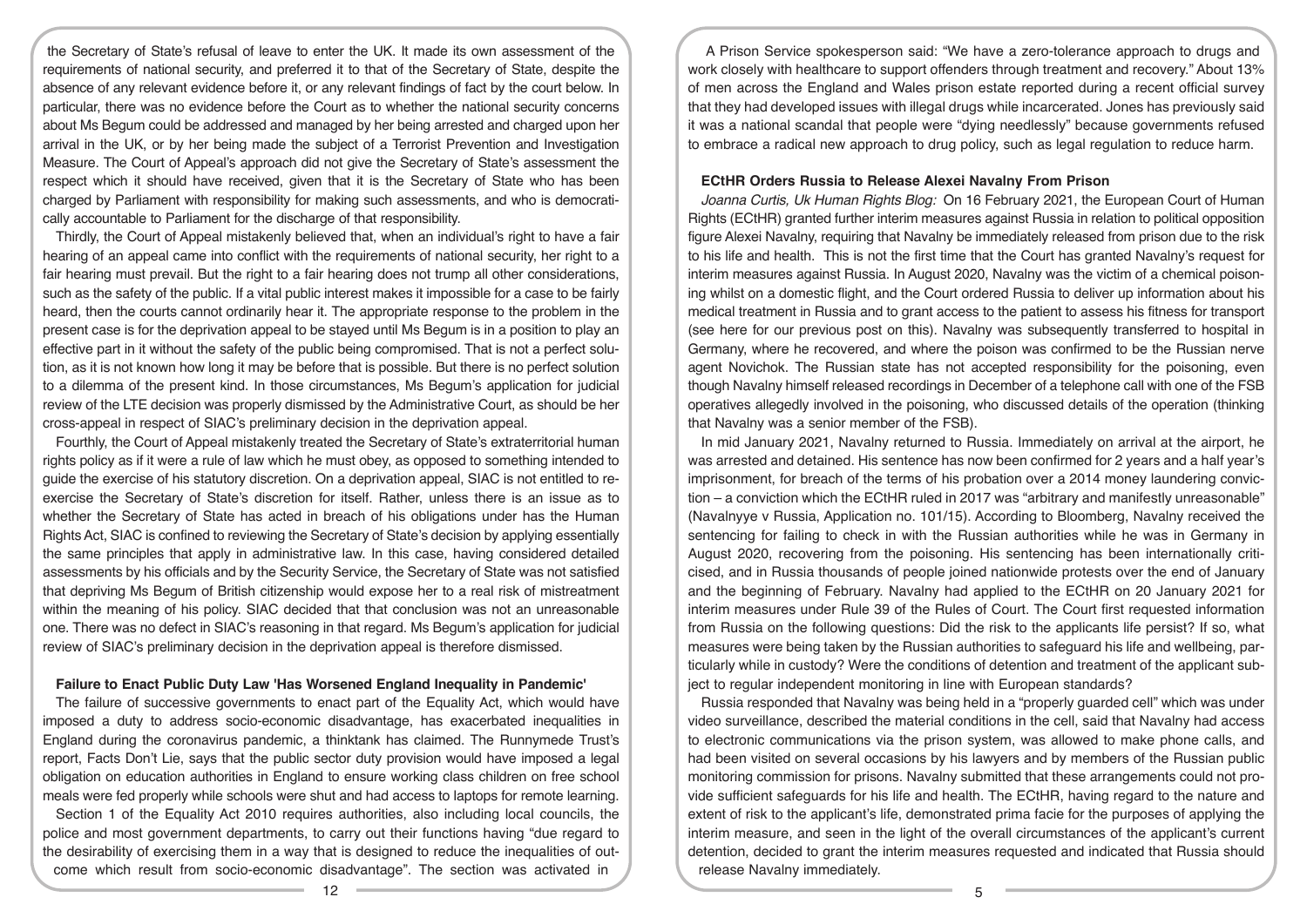Rule 39 measures: he Court has broad powers under Rule 39 to grant interim measures, but will only do so where there is an imminent risk of irreparable harm. In detention cases, the Court has previously exercised its power under Rule 39 in order to request that a detainee be medically assessed or transferred to a hospital (see the examples discussed under 'Health and Conditions of Detention' in the ECtHR's factsheet on Interim Measures). February's ruling would appear to be the first time the Court has ordered that an applicant be released from detention entirely due to the state's inability to protect his/her life and health.

No judgment text is currently available regarding the ECtHR's February decision, and the court's press release does not give any further reasoning. However, conditions of detention in Russia have long been a matter of concern. In 2018 the UN Committee against Torture published its Concluding observations on the sixth periodic report of the Russian Federation, which raised a number of concerns in relation to the Russian prison system. The Committee observed, in particular: (a) that fundamental legal safeguards, such as access to lawyers and independent medical examination, often do not apply for detained persons, (b) that there were concerns over the effectiveness and independence of the Russian public monitoring commissions, and (c) that there were numerous reliable reports of the practice of torture and ill-treatment in Russia, including as a means to extract confessions.

Next steps: Russia has so far refused to comply with the ECtHR's instruction to release Navalny, saying that it is an over-interference with national sovereignty. On 20 February Navalny lost his appeal against the prison sentence. So what next? The US and the EU have now imposed asset-freezing and travel ban sanctions against seven senior Russian officials and 14 entities involved in chemical and biological production. There may also be a route for the ECtHR to impose a final judgment on Russia for failure to comply with Rule 39: in a number of previous cases the ECtHR has found this to constitute a violation of Article 34 of the Convention, under which states "undertake not to hinder in any way the effective exercise" of an individual's right to apply to the ECtHR. Navalny and his lawyers have previously brought a number of cases to the ECtHR: this is clearly part of his political as well as his legal strategy. No doubt he will pursue every avenue available.

# **Legal Aid Arrangements for Immigration Detainees in Prisons Unlawful**

*Duncan Lewis, Solicitors:* In a landmark judgment of the High Court, Mr Justice Swift declared that the arrangements for immigration detainees held in prisons to access immigration and asylum legal aid are unlawful. The Claimant, represented by Duncan Lewis Solicitors, was detained in prison and was unable to access a legal aid lawyer for nine and a half months. In that time he represented himself in his asylum claim with dire consequences and was unable to successfully challenge the lawfulness of his detention. He challenged the legal aid arrangements for immigration detainees held in prisons on the basis that they are less favourable than the arrangements in place for those held in immigration removal centres (IRCs). Individuals detained in an IRC have access to an advice surgery that guarantees access to 30 minutes' legal advice regardless of means or merit. Those detained under immigration powers in a prison do not. Bail for Immigration Detainees made a powerful intervention in the claim. Mr Justice Swift held that immigration detainees in prisons are less well placed to access legal advice in IRCs, and that the Lord Chancellor had failed to justify the difference in treatment of these two groups. He declared that the Lord Chancellor had breached the Claimant's right not to be discriminated against under article 14 ECHR, read with articles 2, 3, 5, 6 and 8.

Ms Begum was, at that time, and still is, being held at a camp in Syria by the Syrian Democratic Forces. On 3 May 2019, she made an application for leave to enter the UK, in order to be able to pursue an appeal against the deprivation decision, and to avoid the risk of mistreatment. On 13 June 2019, the Secretary of State refused that application ("the LTE decision"). The Secretary of State certified that this decision had also been taken partly in reliance on information which, in his opinion, should not be made public in the interests of national security and in the public interest.

Appeals in three separate sets of proceedings brought by Ms Begum reached the Supreme Court. The first set of proceedings arose from Ms Begum's appeal to the Special Immigration Appeals Commission (SIAC) against the deprivation decision. As preliminary issues in that appeal, SIAC determined that the Secretary of State did not depart from his extraterritorial human rights policy when he made the deprivation decision ("the policy issue") and that, although Ms Begum could not have an effective appeal against that decision in her current circumstances, it did not follow that her appeal should succeed ("the fair and effective appeal issue").

Her appeal against the deprivation decision not having been finally determined, Ms Begum did not have a statutory right of appeal to the Court of Appeal. Instead, she challenged SIAC's determination of the policy and fair and effective appeal issues by means of an application for judicial review. On that application, the Divisional Court found in Ms Begum's favour on the policy issue, but not the fair and effective appeal issue. The Secretary of State appeals to the Supreme Court on the basis that the Divisional Court was wrong to conclude that SIAC had erred in determining the policy issue by applying principles of administrative law. Ms Begum cross-appeals on the basis that the Divisional Court was wrong to reject her argument that her appeal against the deprivation decision should automatically be allowed if it could not be fairly and effectively pursued as a consequence of the refusal of her application for leave to enter the UK.

The second set of proceedings relate to the LTE decision. Ms Begum had a statutory right of appeal against that decision only so far as she claimed that the decision was unlawful under the Human Rights Act 1998. She made such an appeal, but it was refused by SIAC at first instance. Ms Begum then successfully appealed to the Court of Appeal. The Secretary of State appeals to the Supreme Court, on the ground that the Court of Appeal was wrong to conclude that leave to enter must be granted to Ms Begum because she could not otherwise have a fair and effective hearing of her appeal against the deprivation decision.

The third set of proceedings concern the LTE decision, other than in respect of its compliance with the Human Rights Act 1998. Not having a statutory right of appeal to SIAC in that respect, Ms Begum sought to challenge the LTE decision by means of an application for judicial review. Her application was dismissed by the Administrative Court but then granted by the Court of Appeal. The Secretary of State appealed to the Supreme Court. The issue arising in that appeal is, again, whether the Court of Appeal was wrong to conclude that leave to enter must be granted to Ms Begum because she could not otherwise have a fair and effective hearing of her appeal against the deprivation decision.

Reasons - Lord Reed identifies four principal errors in the judgment of the Court of Appeal. First, the Court of Appeal misunderstood the scope of an appeal against a decision of the Secretary of State to refuse a person leave to enter the UK. Ms Begum's appeal against the LTE decision could only be brought on the ground that the decision was unlawful under section 6 of the Human Rights Act 1998. As Ms Begum did not advance that argument before the Court of Appeal, her appeal against the LTE decision should have been dismissed. Secondly, the Court of Appeal erred in its approach to the appeal against the dismissal of Ms Begum's application for judicial review of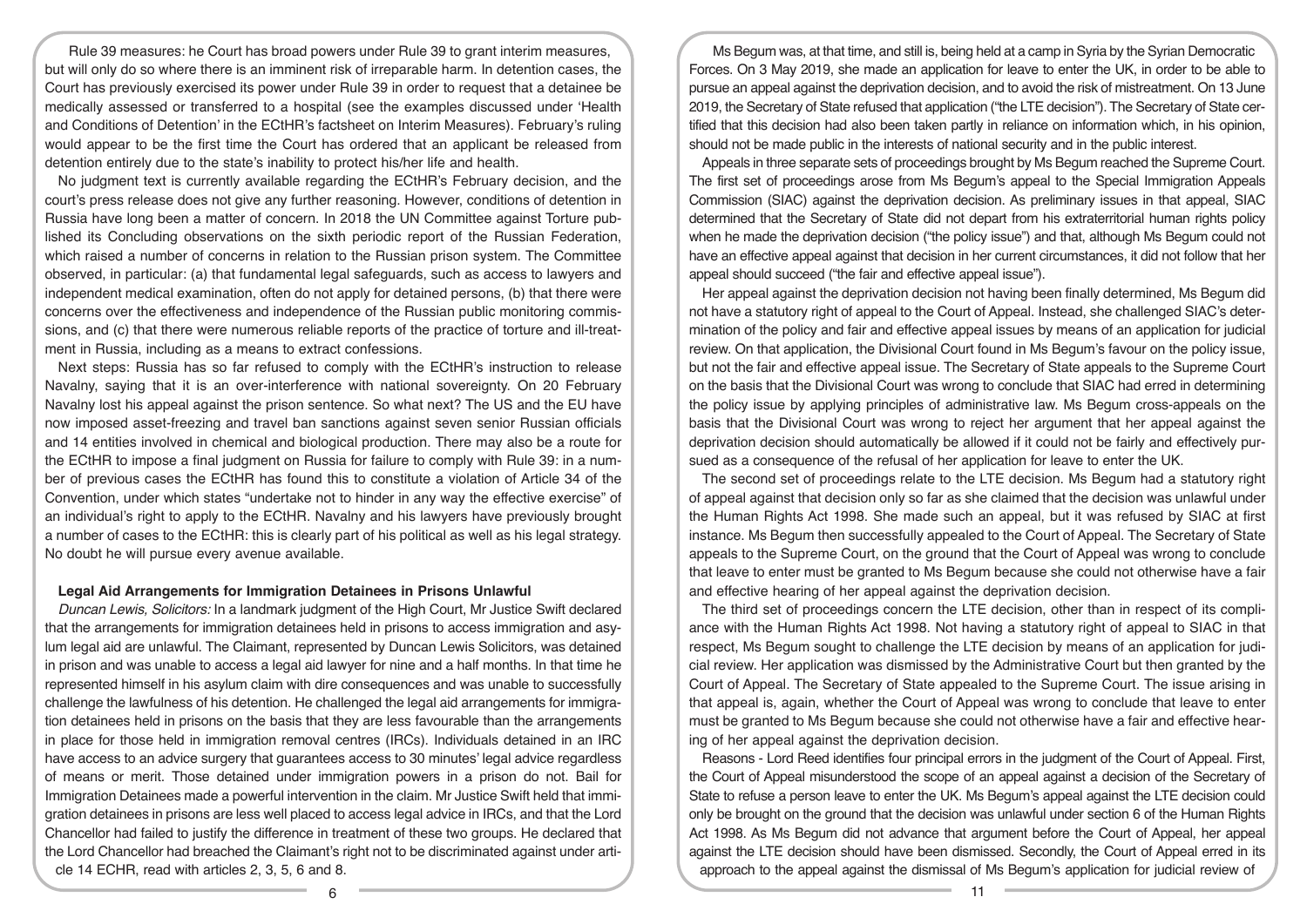½ by an experienced trial judge (Sweeney J), seeking to contend that by reason of the Terrorist Offenders (Restriction of Early Release) Act 2020 and the Release of Prisoners (Alteration of Relevant Proportion of Sentence) Order 2020 the starting point should now habitually be 2/3. Both defendants were convicted under s5 of the Terrorism Act, and both had been given discretionary life terms, and each had a minimum term to serve of one half of the notional determinate sentence had they not been found to be dangerous. The Court of Appeal rejected the argument of statutory interpretation (see para 50) relied upon by the Solicitor General, that s 247 of the CJA 2003 meant that the Terrorist Offenders (Restriction of Early Release) Act 2020 required the court to have regard to the length of time served by those serving determinate sentences. But it stated (obiter at para 52) that its "conclusion entails that the legislative structure of the 2020 Act (creating a new early release regime in section 247A and then removing those subject to that regime from the operation of section 244(1) ) has a different effect so far as the setting of minimum terms is concerned to that adopted by the 2020 Order (which amended the definition of "relevant custodial period" in section 244(1) itself).

At paragraph 53 the court: "also accept that our conclusion gives rise to the anomaly identified in Burinskas that the minimum term for a prisoner sentenced to a life sentence to which the 2020 Act applies may in some cases be lower than the requisite custodial period for a prisoner sentenced to a determinate sentence for the same offence, and that, for the same reason, there is an anomaly when comparing the minimum terms with the requisite custodial period for the determinate sentences in the Guideline"

The troubling outcome is that whilst courts sentencing terrorist prisoners to discretionary life sentences should take ½ of the determinate equivalent in assessing the minimum term, courts sentencing dangerous sexual and violent offenders to discretionary life sentences, are likely now to be justified in taking 2/3. The sun, it would appear, is rapidly setting upon the assumption that the taking of ½ is the norm. Should sentencing practice not change, legislation is likely soon to follow. Those representing defendants likely to receive discretionary life sentences would be wise to move rapidly to secure a sentencing hearing, for it would appear the days of receiving by way of tariff only  $\frac{1}{2}$  of the notional determinate sentence are rapidly fading, and likely to shortly be extinguished by legislative or judicial changes requiring the minimum term to be assessed at 2/3 of the fixed term sentence.

#### **Supreme Court: Shamima Begum Cannot Return to UK**

Shamima Begum, the woman who travelled to Syria as a child and aligned herself with ISIS, has failed in all her appeals to the Supreme Court and cannot return to the UK to argue her citizenship case. The court unanimously allowed the Secretary of State's appeals and dismissed Ms Begum's cross-appeal. The result is that Ms Begum's appeal against the LTE decision is dismissed, her application for judicial review of the LTE decision is dismissed, and her application for judicial review of SIAC's preliminary determination in her appeal against the deprivation decision is dismissed.

Lord Reed gave the sole judgment, with which Lord Hodge (Deputy President), Lady Black, Lord Lloyd-Jones and Lord Sales agreed. On 19 February 2019, the Secretary of State for the Home Department notified Ms Shamima Begum that he intended to deprive her of her British citizenship ("the deprivation decision"). The stated reason for the decision was that Ms Begum is "a British/Bangladeshi dual national who it is assessed has previously travelled to Syria and aligned with ISIL", and that "filt is assessed that [her] return to the UK would present a risk to the national security of the [UK]." The Secretary of State certified that his decision had been taken partly in reliance on information which, in his opinion, should not be made public in the interests of national security and in the public interest.

 Jeremy Bloom, the Claimant's solicitor, said: We are delighted with the outcome of this case for our client. We also hope that the judgment will lead to an improvement in the access that immigration detainees held in in prisons have to legally aided immigration and asylum representation. The current arrangements are not fit for purpose; they obstruct access to legal aid for some of the most vulnerable individuals and prevent them from effectively challenging the lawfulness of their detention and from advancing their asylum and human rights claims. At present, many of these individuals find it almost impossible to secure legal aid representation.

Before trial, the litigation had already led the Lord Chancellor to announce a wide-ranging review of the legal aid arrangements, with the aim of identifying the best way to provide equal access to high quality specialist immigration and asylum advice to immigration detainees across the detention estate. Mr Justice Swift held that the review was evidence of the Lord Chancellor's acceptance that the difference in treatment is a significant matter that needs to be addressed, and that this reflects the position at law. The Lord Chancellor has not clarified when this review will be completed and when necessary changes will be implemented. Duncan Lewis thanks Bail for Immigration Detainees for referring the Claimant to the firm, providing a wealth of evidence which supported the claim and for their intervention in the claim. The Claimant was represented by Toufique Hossain, Jeremy Bloom and Jonah Mendelsohn in the Public Law Department of Duncan Lewis Solicitors. Chris Buttler at Matrix Chambers and Ali Bandegani at Garden Court were counsel instructed in the case.

# **DLS– Minimum Term – Likely To be Increased From ½ to 2/3 of Notional Determinate Sentence**

James Wood QC, Doughty Street Chambers: Discusses recent sentence appeals on minimum terms in *Discretionary Life Sentences* (DSL). He assesses the likely impact of the recent statutory changes increasing the minimum term to be served by some prisoners serving determinate sentences from ½ to 2/3. He identifies prosecutorial appeals to increase minimum terms in discretionary life sentences by the Attorney General, and warns that the judicial and statutory drift appears to be towards a similar lengthening from ½ to 2/3 of the minimum term to be served by those sentenced to discretionary life sentences on grounds of dangerousness. (Notional determinate term is the determinate sentence that would have been passed in respect of the offence if the court had not been required by the need to protect the public and the potential danger of the offender to impose a non-fixed life sentence.)

Recent changes to the release provisions made by the Terrorist Offenders (Restriction of Early Release) Act 2020 (passed in response to the London Bridge atrocity in January 2020) and the Release of Prisoners (Alteration of Relevant Proportion of Sentence) Order 2020 (passed in April 2020) require prisoners serving fixed term sentences for terrorist offences or serious sexual or violent offences serve 2/3 of their sentence before being considered for release, have led to calls for a corresponding uplift in the minimum terms to be served by discretionary life prisoners. The initial assumption upon the introduction of the statutory discretionary life sentence was that the minimum term to be served by such prisoners would be one half of the notional determinate save in exceptional circumstance (see Szczerba [2002] EWCA Crim 440). That was based upon the assumption that this was the norm for prisoners serving determinate terms.

The drift away from the one half assumption started in 2012 when the Legal Aid, Sentencing and Punishment Act amended the Criminal Justice Act of 2003 by creating the extended sentence regime in sections 226A and 226B for dangerous offenders. Prisoners sentenced to an extended sentence were required to serve 2/3 of their sentence before being considered for parole. It was

 $\sim$  7